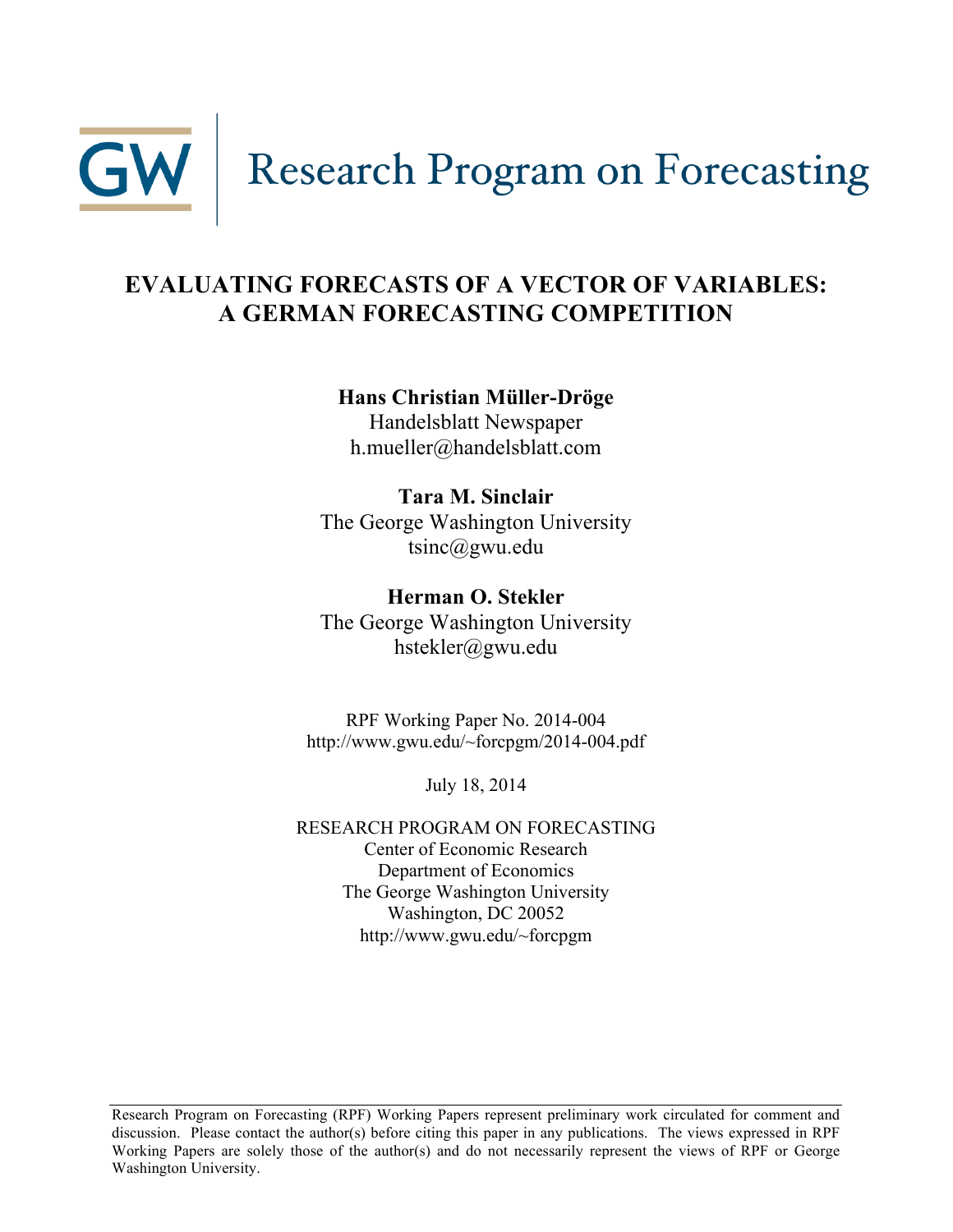## EVALUATING FORECASTS OF A VECTOR OF VARIABLES: A GERMAN FORECASTING COMPETITION

Hans Christian Müller-Dröge Handelsblatt Newspaper

Tara M. Sinclair<sup>∗</sup> and H.O. Stekler Department of Economics The George Washington University

JEL Codes: C5, E2, E3

Keywords: Mahalanobis Distance, forecasting competition, GDP components, German macroeconomic data

This Version: July 18, 2014

#### **Abstract**

In this paper we present an evaluation of forecasts of a vector of variables of the German economy made by different institutions. Our method permits one to evaluate the forecasts for each year and then if one is interested to combine the years. We use our method to determine an overall winner for a forecasting competition across twenty-five different institutions for a single time period using a vector of eight key economic variables. Typically forecasting competitions are judged on a variable-by-variable basis, but our methodology allows us to determine how each competitor performed overall. We find that the Bundesbank was the overall winner for 2013.

 $\overline{a}$ 

<sup>∗</sup> Corresponding author: tsinc@gwu.edu. Monroe Hall #340, 2115 G Street NW, Washington, DC 20052, USA. The authors thank Jonas Dovern, Neil Ericsson, Luca Guerrieri, Renee McKibbin, Carsten-Patrick Meier, Dan Waggoner, and participants at the Bank of England, EABCN, and CAMA conference on Judgement and Combination in Forecasting and Policy Models for helpful discussions.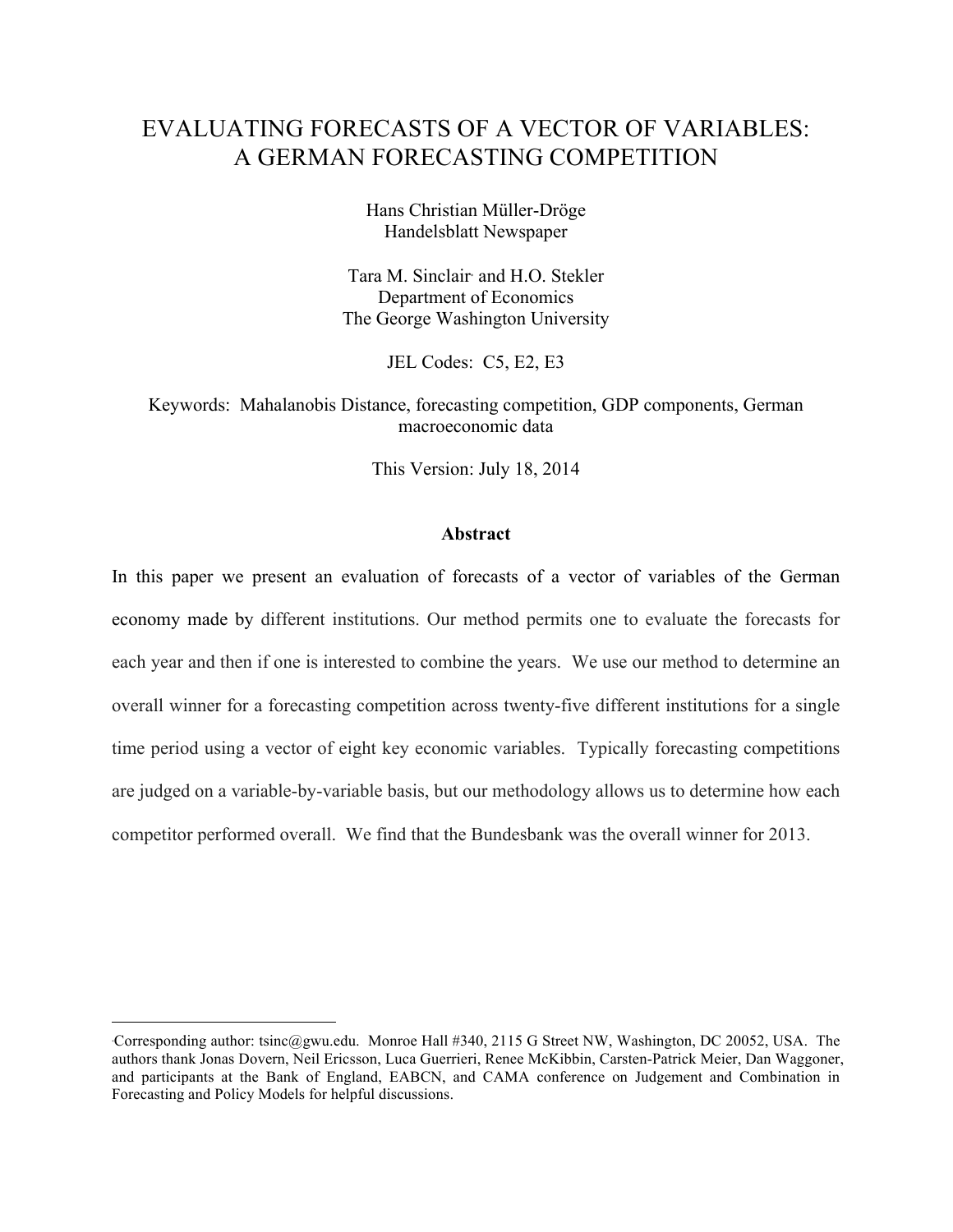This paper evaluates a set of forecasts for the Germany macroeconomy prepared by twenty-five different national and international institutions.<sup>1</sup> Most evaluations have used a univariate methodology that separately examined the forecasts of each variable. We, however, use a multivariate methodology that permits us to determine an overall winner in a forecasting competition. It is difficult to compare forecasters if some produced better predictions of inflation while others produced better predictions of growth. To evaluate the overall performance, we simultaneously judge the accuracy of forecasts using a multivariate framework of a set of eight variables that were predicted by all institutions in our dataset.

There have been a small but growing number of studies that have considered some multivariate characteristics of forecasts. For example, Komunjer and Owyang (2012) evaluate forecasts in a multivariate framework by using forecast errors to derive the weights of a utility function. Their approach permits them to determine whether the forecasts were rationalizable. The approach that we present below differs from that of Komunjer and Owyang because we instead focus on forecast comparison in order to determine an overall winner for a forecasting competition.<sup>2</sup>

In deciding how to evaluate a set of forecasts, there are a number of dimensions to examine. Consider a large database of forecasts prepared by a number of individuals/organizations. The database would likely consist of forecasts made for a number of variables over a number of horizons over a period of time. How should one evaluate these forecasts? There is no simple answer because there are a number of ways of doing this analysis. They range from the evaluation of a single variable at a single horizon to the more complex methods which aggregate across the various dimensions of the data.

<sup>&</sup>lt;sup>1</sup> For other evaluations of German forecasts, see Dohrn and Schmidt (2011), Dopke and Fritsche (2006), Dopke et al (2009), Heilmann and Stekler (2013), and Muller and Kirchgassner (2006). <sup>2</sup> For a discussion of statistical tests for forecast competitions, see Koning et al (2005).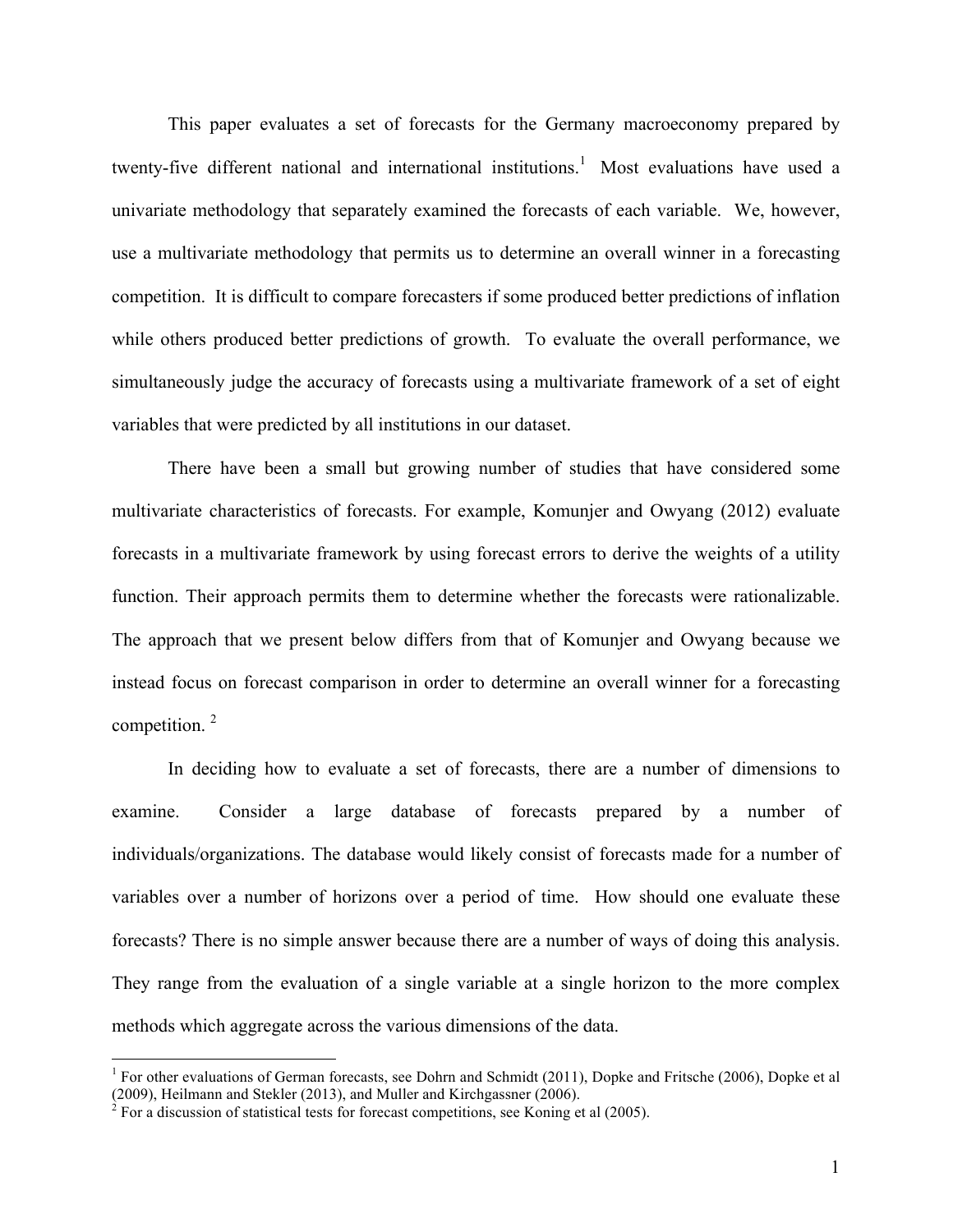The database of forecasts in general will have four dimensions: (1) the number of variables  $(J)$  that are predicted,  $(2)$  the number of horizons/periods  $(H)$  for which each variable is predicted, (3) the number of times (*T*) that the predictions are made, and (4) the number of forecasters (*N*). The traditional procedure for evaluating forecasts involves calculating a scalar descriptive statistic such as mean-squared error (MSE) which describes the *average* accuracy of the *T* forecasts of *each* variable that were made for each forecast horizon. This approach yields *NHJ* descriptive statistics, one for each forecaster, at each horizon, for each variable.

Recent research has proposed several different procedures that have been used to aggregate across the various dimensions and reduce the number of descriptive statistics. The appropriate procedure for aggregating the forecasts depends on the question that is being investigated. For example, Eisenbeis, Waggoner and Zha (2002) aggregated across variables for a single time period and a single horizon for each forecaster. Their procedure created a ranking of the quality of each of the Wall Street Journal forecasters across multiple variables for a single horizon and a single time period.<sup>3</sup>

On the other hand, Clements, Joutz, and Stekler (2007) and Davies and Lahiri (1995, 1999) do not pool across variables.<sup>4</sup> For each variable, they pool across horizons. This yields a measure of the performance of each forecaster over all horizons. One difference between those two studies is that Clements et al. evaluate only one forecaster (the Fed) whereas Davies and Lahiri consider the forecasts of multiple forecasters (from the Blue Chip surveys and the Survey of Professional Forecasters).

 <sup>3</sup> Eisenbeis, Waggoner, and Zha also produced an average ranking of the forecasters over time. Bauer et al (2003) applied their methodology to the Blue Chip Forecasts. Their methodology is similar to ours, but there are key differences discussed below.

<sup>&</sup>lt;sup>4</sup> Davies, Lahiri, and Sheng (2011) provide a useful summary of the framework used in these papers.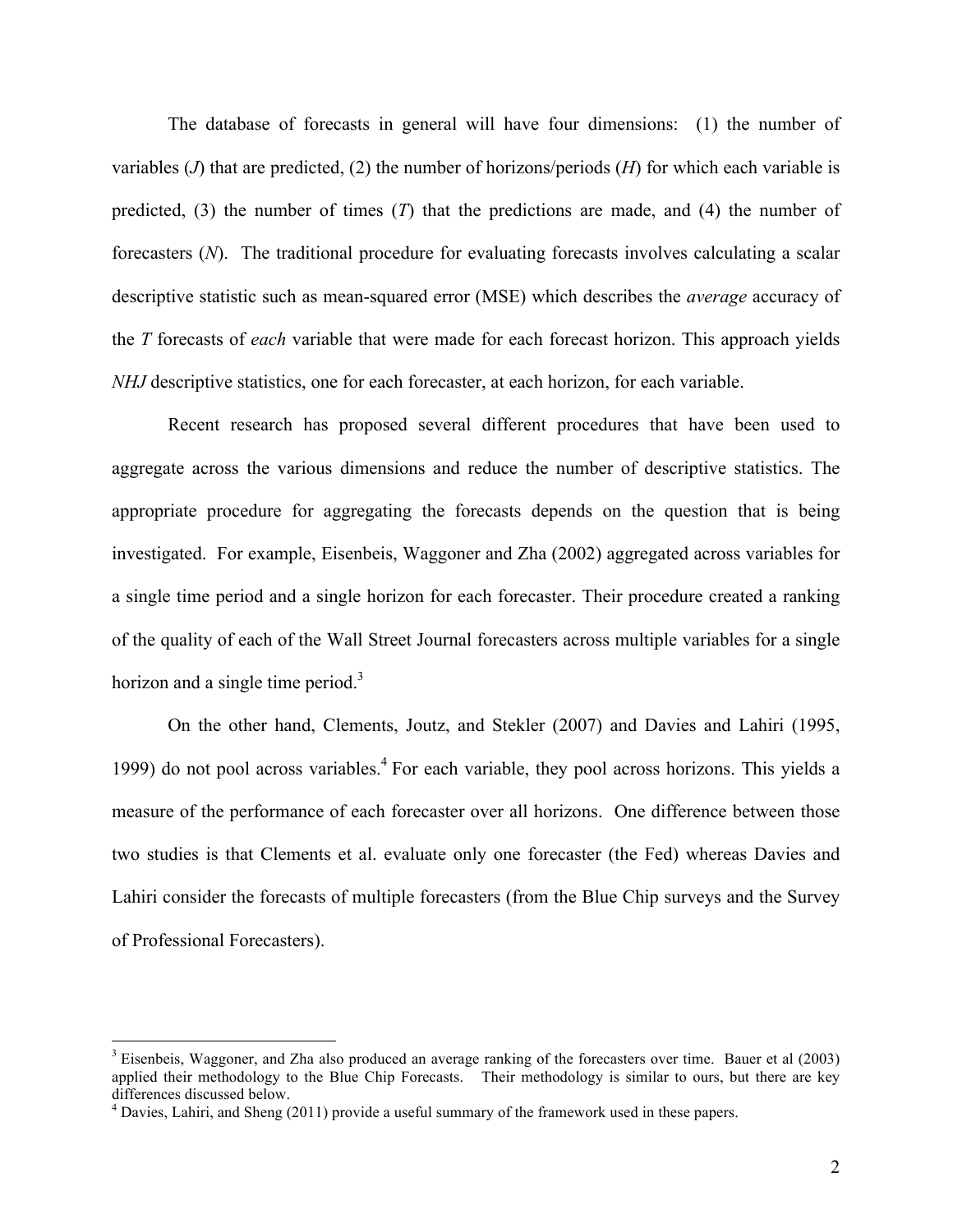This paper has a different focus: an evaluation of the overall accuracy of the 2013 forecasts of eight variables of the German economy made by 25 institutions. Thus we are interested in the *overall* quality of one organization's forecasts of a number of different variables for a single time period. This yields a measure of that organization's accuracy. We then calculate the same measure for all the organizations. The institution that is closest to the actuals will be judged to be the winner of the overall forecasting competition.

Our approach differs from the traditional procedures that have been used to evaluate forecasts. The traditional approach has been to consider the forecasts of a single variable made over a number of years. We are evaluating the simultaneous forecasts of many variables made in a single year. To illustrate this issue, we start with the simplest case: an evaluation of an organization's one-period-ahead forecasts of one variable, say the growth rate of real GDP. These forecasts have been made *T* times. The traditional univariate procedure involves calculating the MSE which describes the *average* accuracy of the *T* forecasts of real GDP growth. Now let us assume that the organization also prepares forecasts of inflation and the unemployment rate. Traditionally, we would have calculated MSEs for each of these additional variables. If the MSE of one variable were "small", while that of one or both of the others were "large", how would we evaluate the overall quality of this forecast? What do we learn by saying that the errors made in forecasting one variable were small while those made in forecasting the other variables were large?

In order to determine whether the individual produced a "good" *overall* forecast, we would need to obtain an error measure from a multivariate evaluation that aggregated across the variables. This aggregation is accomplished by (1) creating a vector of forecasts, (2) creating a vector of outcomes, and (3) measuring the distance between the two vectors. This methodology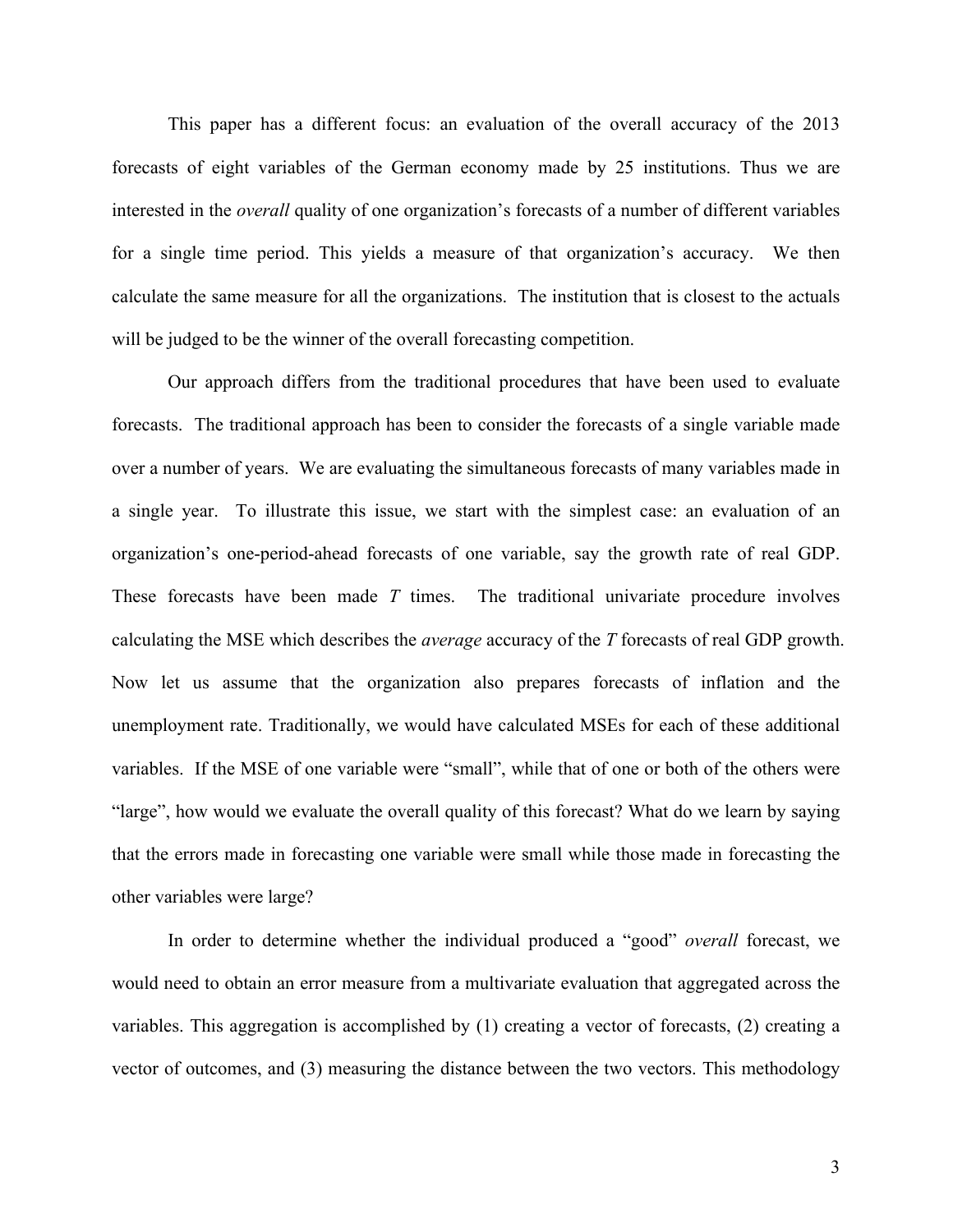provides a single error measure for each institution's set of forecasts. We can then rank the different forecasters based on this error measure to determine a winner for our forecast competition.

Our approach is related to the methodology that Sinclair and Stekler (2013) utilized to analyze early GDP component estimates from the Bureau of Economic Analysis. That methodology determined whether, for each quarter, the vector of the first vintage of BEA estimates of all the major GDP components was similar to a vector of a later vintage of BEA estimates of the same components. To determine whether the two sets of estimates are related, it was necessary to compare the difference between the two vectors. Sinclair and Stekler utilized the Mahalanobis measure for estimating the relationship of two vectors. This measure, which is well established in the natural sciences, is a generalization of the Euclidean distance and allows for the interdependence of the vectors.<sup>5</sup> In order to test whether there was a difference between the two vintages of estimates, they focused on the difference between the mean vectors relative to the common within-group variation.<sup>6</sup>

In this paper we will utilize a similar methodology to analyze the forecasts that different institutions made about German economic activity in 2013.<sup>7</sup> In this case, however, our approach will be more like that of Eisenbeis, Waggoner, and Zha (2002) and Bauer, Eisenbeis, Waggoner, and Zha (2003). That approach allows us to rank the forecasters for a single outturn rather than over a number of years as in Sinclair and Stekler (2013).

<sup>&</sup>lt;sup>5</sup> See Abdi (2007) for a discussion of different distance measures.<br><sup>6</sup> Sinclair, Stekler, and Carnow (2012) applied this methodology to the median forecasts of the Survey of Professional forecasts for GDP growth, unemployment, and inflation. And Sinclair, Stekler, and Carnow (2014) applied this methodology to a vector of the Federal Reserve's forecasts.

 $\tau$  The inspiration for focusing on these German forecasts came from Müller-Dröge's March 2014 article in the Handelsblatt. The ranking in that article differs from the ranking in this paper because it is based on Euclidian rather than Mahalanobis distance.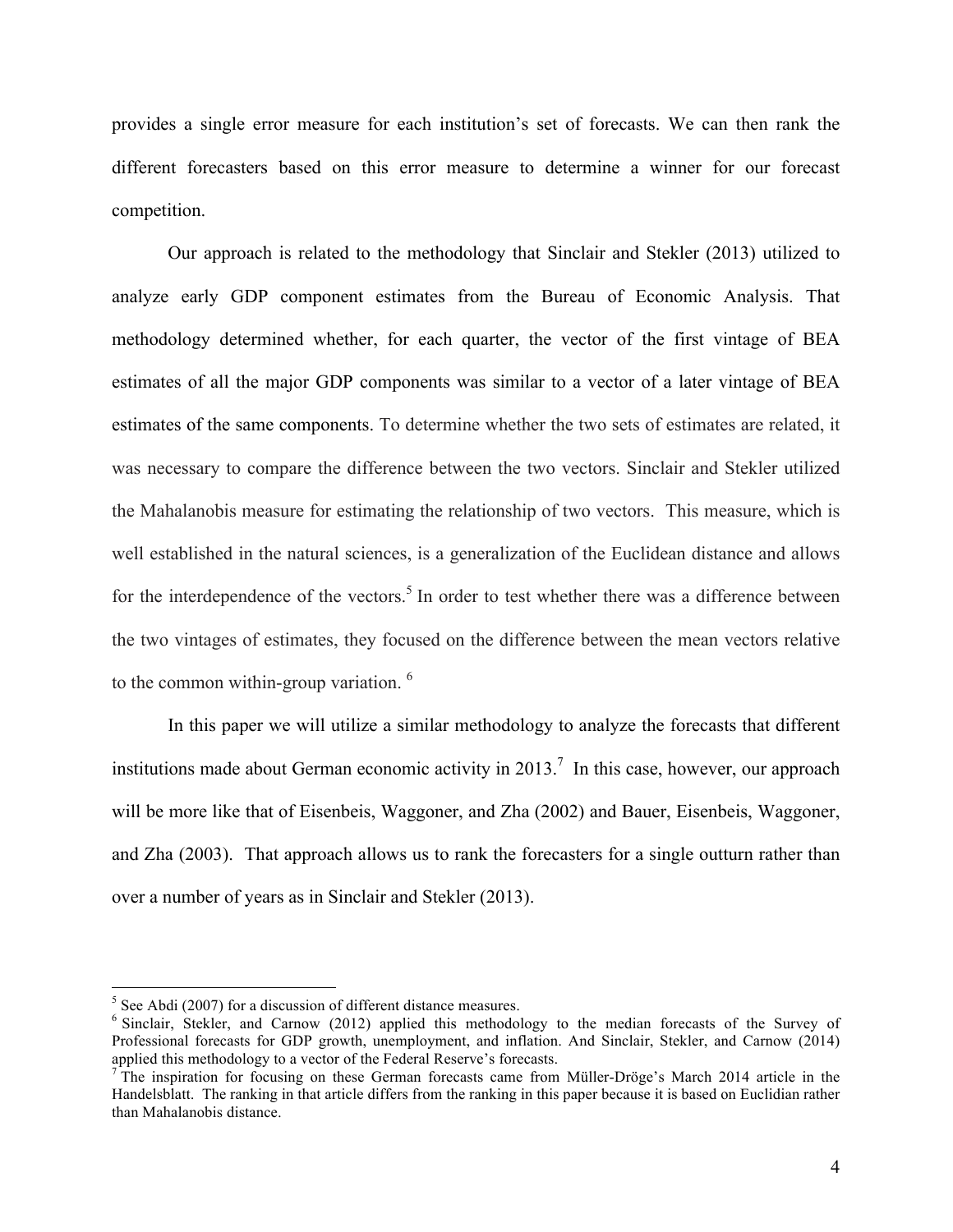The methodology we use in this paper relies on the historical time series data to determine the weighting matrix for the distance measure rather than using a model-based approach. For each forecaster, one vector consists of the forecasts of eight variables that the organization made in the last weeks of 2012 that refer to Germany economic activity for 2013. The other vector is comprised of the actual outcomes for those variables. Therefore, each institution's forecast vector is compared to the same actual outcome vector, providing an error metric for each organization. By ranking the organizations by this metric, it is possible to determine the winner of the 2013 forecasting competition. Our results indicate that it was the Bundesbank.

The rest of the paper proceeds in this way: We first describe the data and the methodology and then evaluate each institution's forecasts. We then provide a rank of the institutions and declare a winner to our forecasting competition.

I. Data

We consider forecasts for the German economy made by 25 different institutions (see Appendix for the full list).The forecasts of the eight variables that we consider in the competition are for: GDP, Private Consumption, Gross Fixed Capital Formation, Exports, Imports, the Government Surplus (as a percentage of GDP), Consumer Price Inflation (year over year), and the Unemployment Rate. GDP and its components are measured as year over year growth rates in real terms. Graphs of the actual historical data for these variables are presented in Figure 1.

The institutions' forecasts were made around December of 2012 and are presented in Table 1. We also include a number of benchmark forecasts in the comparison including a

5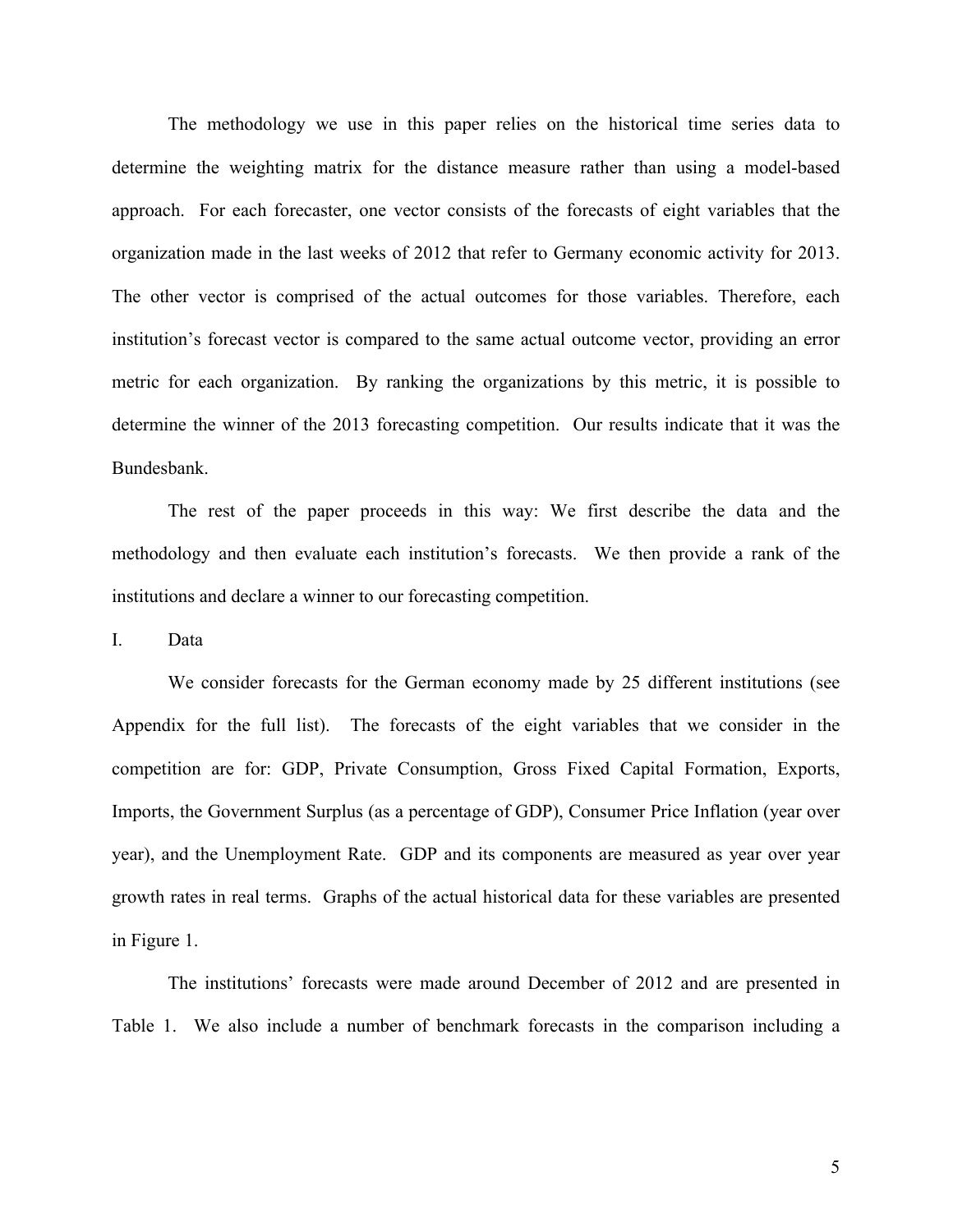random walk forecast (using the actual values for 2012 as the forecast for 2013) and a naïve forecast consisting of a vector of zeros.

These forecasts are compared with both the first release of actual data for 2013 from January of 2014, and the "final" (thus second) release in February of 2014. The realized values come from the German Federal Statistical Office.

#### II. Methodology

As mentioned above, we use a distance measure to determine the accuracy of the forecasts, i.e. the difference of the vectors. There are two common measures of distance, Euclidean and Mahalanobis, that differ in the assumptions made about the statistical independence of the vectors. Assume that we have two independent vectors, *F* and *A.* representing the forecasts and outcomes consisting of *n* variables in each vector. The difference between the two vectors can be measured by the Euclidean distance between them:

$$
d(F,A) = \sqrt{(F-A)'(F-A)}.
$$
\n(4)

This procedure is only applicable to vectors that are independent and that are scaled so that they have unit variances. These assumptions do not apply in this analysis. Thus, we will use a generalization of the Euclidian distance that allows for the scale to differ across the different variables and for nonzero correlation between the variables. In order to measure the distance between each set of forecasts and the actual realizations of the series, we will focus on the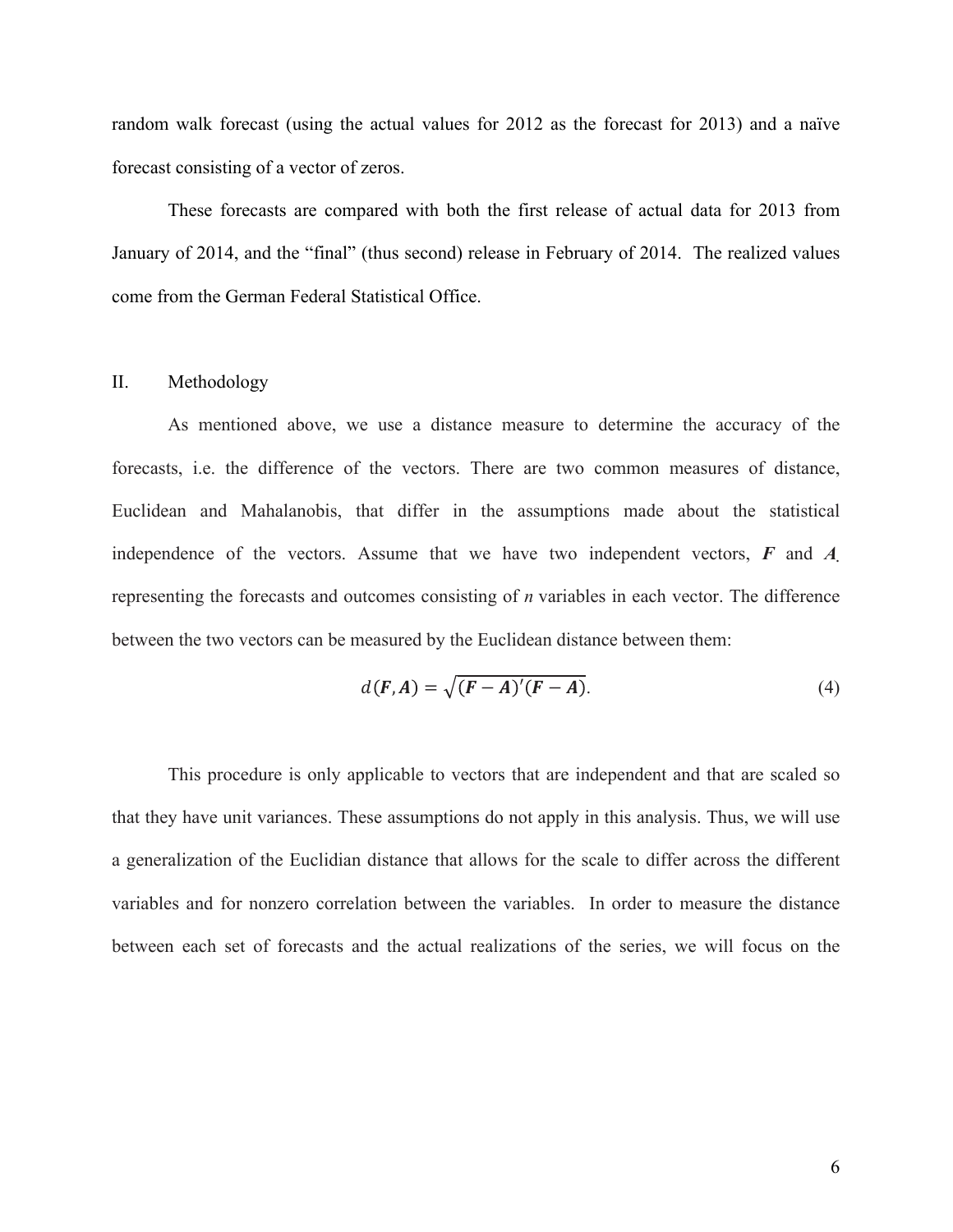difference between the vectors of each set of data relative to the historical variation of the actual series. This measure is called the Mahalanobis Distance,  $D^{2.8}$ 

$$
D2 = (F - A)'W(F - A),
$$
\n<sup>(5)</sup>

where  $W$  is the inverse of the sample variance-covariance matrix which we construct based on 20 years of historical actual data (with a robustness check using 10 years of historical data), and *F* and  $A$  are the mean vectors of the forecasts and outcomes, respectively.<sup>9</sup>

A few key properties of this measure are worth noting. First of all,  $D^2$  will equal zero if the forecast vector exactly matches the actual vector. Once the forecasts differ, however, the correlation between the variables as well as the historical variance of each variable matter critically for determining the rank. For example, if a forecast is in a direction where there is less correlation, then a larger distance is assigned (De Maesschalck et al,  $2000$ ). <sup>10</sup>

#### III. Results

Table 2 presents for each variable the absolute forecast errors made by each institution. In addition to the forecasts of our 25 institutions, we also included in the table: (1) a "consensus" forecast, (2) the preliminary data as a "forecast" for the final data, and (3) two naïve forecasts. The "consensus" was the average of the predictions of the 25 institutions. The first naïve forecast was the random walk (same change) forecast, with the 2012 realized values treated as

 <sup>8</sup> <sup>8</sup>Mahalanobis distance is also associated with discriminant analysis. For other economic forecast applications of this measure, see Banternghansa and McCracken (2009) and Jordá et al (2010). For a useful overview of the measure, see De Maesschalck et al (2000).<br><sup>9</sup> We estimate the sample covariance matrix as the (bias-corrected) sample covariance matrices from 20 years of

actual data (10 years for a robustness check). It is assumed that the forecasts and the actuals have a common covariance matrix in the population.<br><sup>10</sup> One interesting result arises from Kiel Economics. This private research company had one of the worst GDP

forecasts in our set of institutions, and they actually never ranked as high as third for any of the individual forecasts (they were 4th for CPI), but the others that did better than them for some variables did worse for other variables so given the weights they ended up ranking third (or second using the 10 year weights).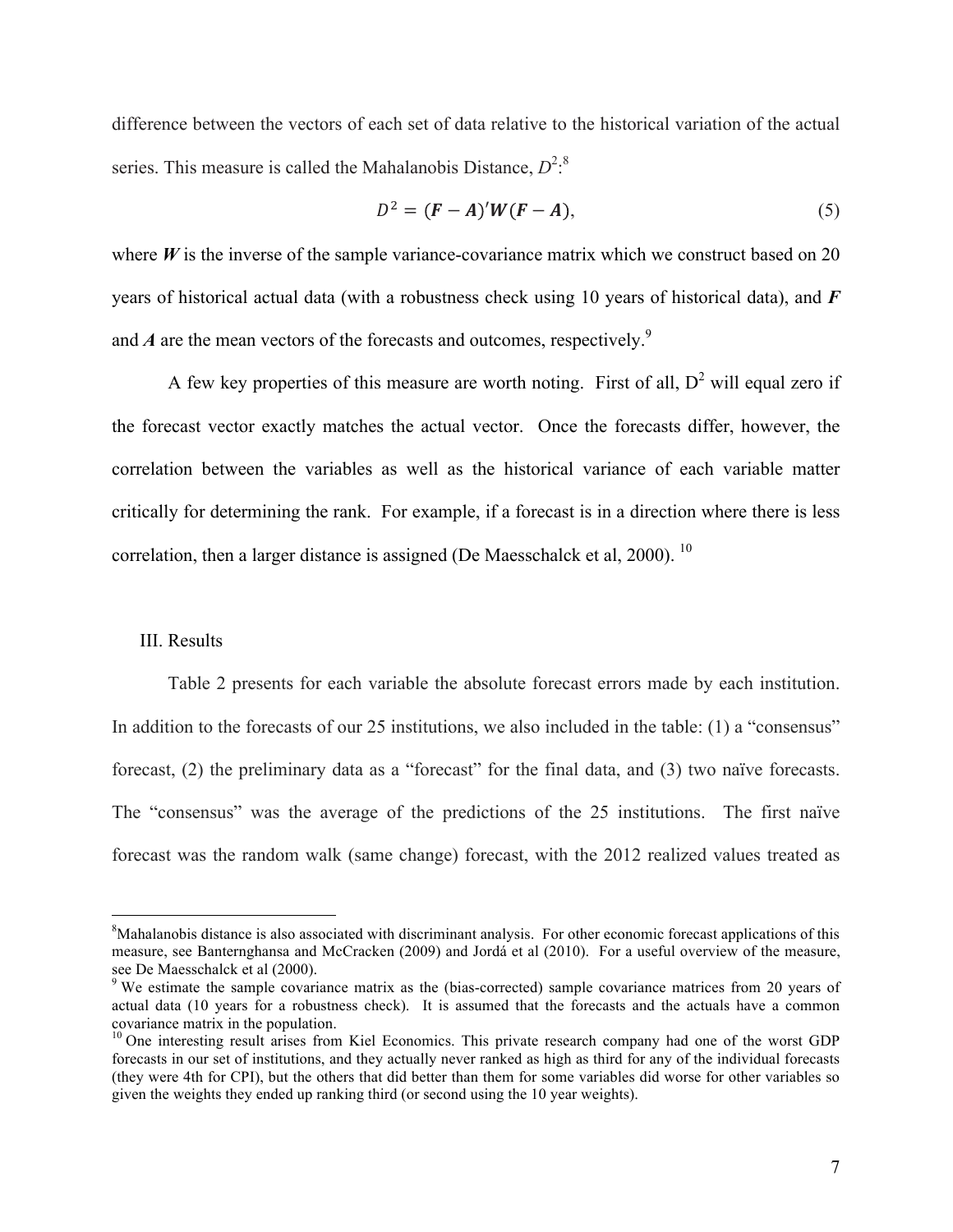the forecasts for 2013. The other naïve forecast assumed that there would be no change in each variable, i.e. each forecast value was set equal to zero.

We then sorted all the forecasts of each variable to show the variation in the ranking of the different institutions depending on which variable was being evaluated. (See Tables 2a and 2b.) Some results stand out, with the exception of the government surplus variable, the preliminary figures are very closely related to the final figures.<sup>11</sup> A comparison of the institutions' forecasts with those of the naïve models yields mixed results. Only 14 of 25 institutions had more accurate GDP forecasts than those that could have been generated by a random walk model. The institutions' consumption, CPI, and unemployment forecasts fared better, while those made for the other variables were considerably worse. In some cases, only one or two institutions beat one of the naïve models.

These tables also demonstrate the great variability in the rankings. For example, the Bundesbank ranks at the top for GDP growth and CPI inflation, but near the bottom for the government surplus. In constructing our measure for the overall accuracy of the forecasts, such differences must be taken into account. This variation suggests that the results will be sensitive to the importance or weights that are assigned to each of the variables that were forecast. Theoretically, the weights should be those of the user of the forecasts, but we do not know the future use of the forecasts or the loss function of the forecasters. Without this knowledge, we adopt an agnostic way to judge overall forecasting ability.

The Mahalanobis distance presents such a measure, with weights based on the historical patterns of the actual data. Forecasters that are consistent with these patterns are ranked more highly than those that perform well on some variables but poorly on others that are historically connected with those same variables. Weighting by the inverse of the historical variance-

 $11$  See Sinclair and Stekler (2013) for a similar result for the US GDP data.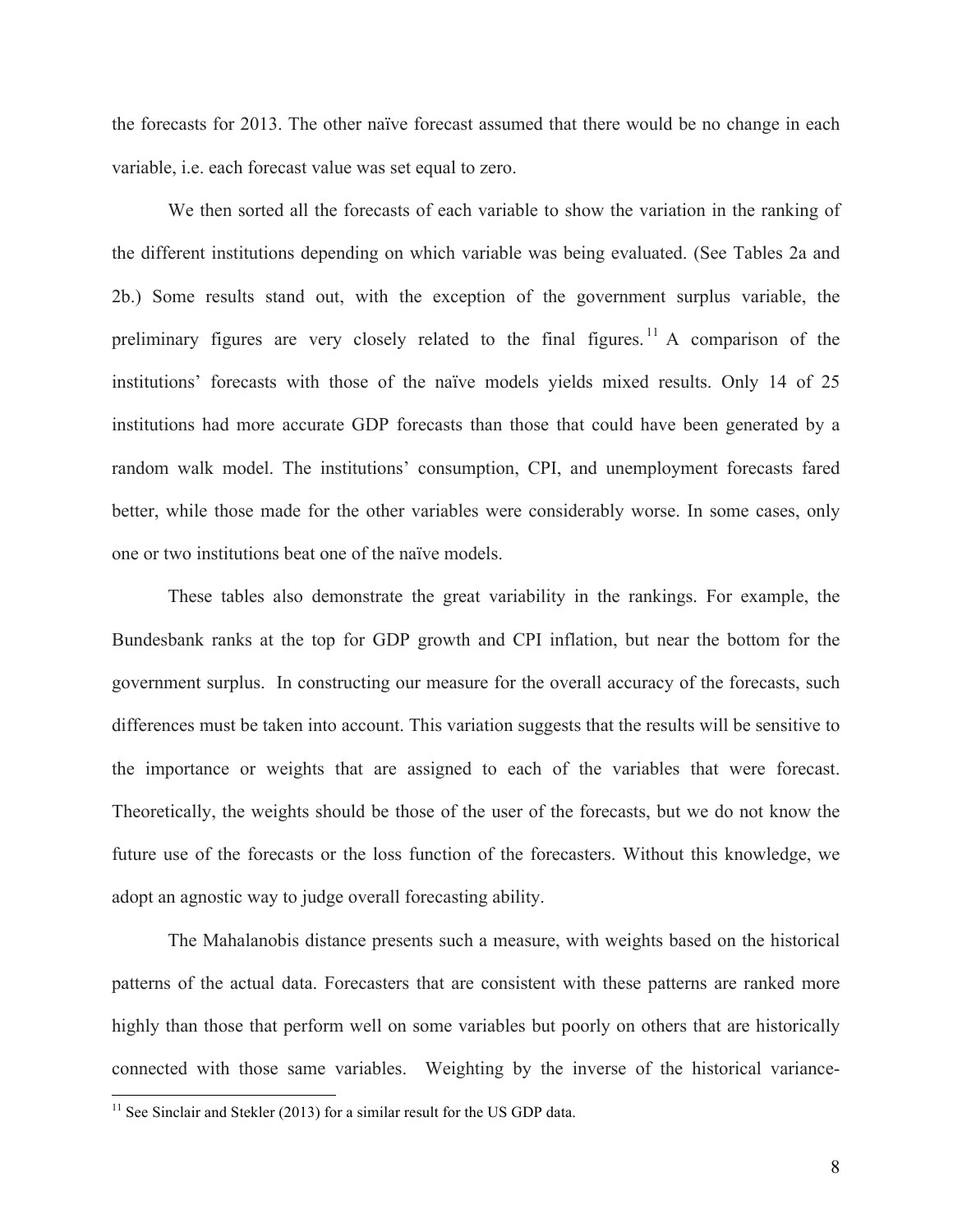covariance matrix also accounts for the historical relative predictability of the variables in terms of the variables' variability.

Table 3 presents the sorted Mahalanobis distances of each of the forecasts from the actuals. As shown there, we considered two different ways of constructing the weights for the Mahalanobis. Both are based on the historical data but one relies on only the last 10 years where the other relies on 20 years. For both weighting matrices, the preliminary data are the best forecast of the final data, and the naïve all zeros forecast is the worst. Seven institutions rank better than the random walk using the 20-year matrix (8 for the 10-year matrix). Although both weighting matrices result in the same top institution (the Bundesbank), the rest of the ranking is sensitive to the choice of the matrix. The Spearman rank correlation is 0.62. The weights are different as a result of the volatility that occurred during the global financial crisis that dominates the 10-year weights. $^{12}$ 

#### IV. Conclusions

In this paper we showed how a new mutlivariate approach for evaluating economic forecasts permitted us to evaluate the predictions of several variables jointly. We then applied this approach to forecasts for the German economy made by 25 institutions and determined that the Bundesbank made the most accurate overall forecast for 2013.

<sup>&</sup>lt;sup>12</sup> As a comparison, the Spearman rank correlation between the 20-year weights ranking and the Euclidean distance ranking (which was reported in Müller-Dröge, 2014), is 0.38.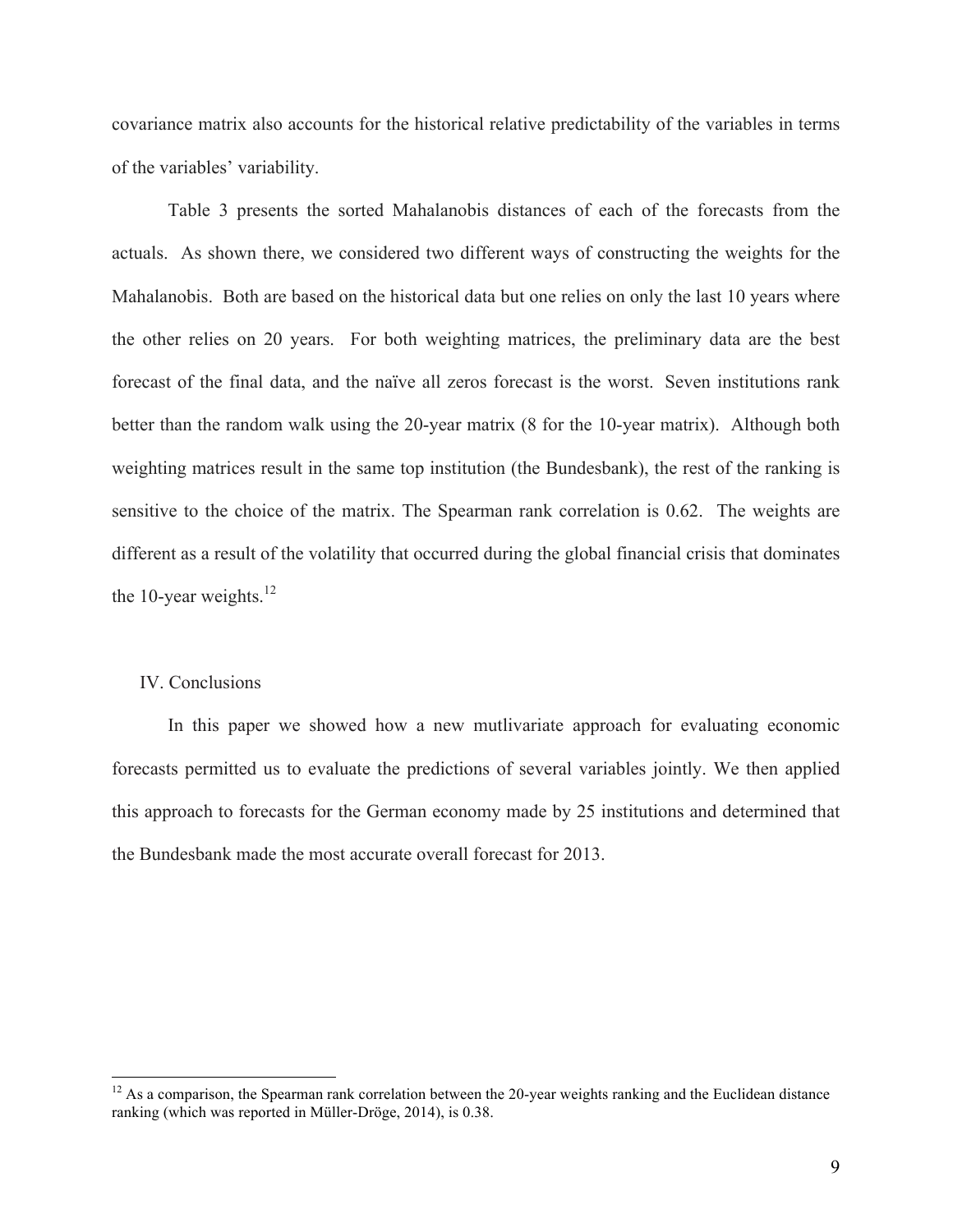| <b>Institutions</b>                 | <b>GDP</b>   | Private<br>Consumption | <b>Gross</b><br>fixed<br>capital<br>formation | <b>Exports</b> | <b>Imports</b> | Government<br><b>Surplus</b> | Consumer<br><b>Prices</b> | Unemployed<br>quota |
|-------------------------------------|--------------|------------------------|-----------------------------------------------|----------------|----------------|------------------------------|---------------------------|---------------------|
| Bundesbank                          | 0.4          | $\mathbf{1}$           | $-0.1$                                        | 1.9            | $\overline{3}$ | $-0.75$                      | 1.5                       | 7.2                 |
| Commerzbank                         | 0.5          | 1.3                    | 0.1                                           | 2.8            | 4.1            | $-0.5$                       | 1.9                       | 7.1                 |
| Deka                                | 0.7          | 1.1                    | $-0.3$                                        | 3.3            | 3.3            | $-0.3$                       | 1.9                       | 6.9                 |
| Deutsche Bank                       | 0.3          | 0.6                    | 1.1                                           | 3.2            | 4.2            | $-0.5$                       | 1.7                       | $\tau$              |
| <b>DIW</b>                          | 0.9          | 1.1                    | 0.9                                           | 4.2            | 4.6            | $\boldsymbol{0}$             | 1.8                       | $\overline{7}$      |
| DZ Bank                             | 0.4          | 0.9                    | 0.1                                           | $\overline{3}$ | 3.8            | $-0.7$                       | 2.1                       | 7.1                 |
| Feri                                | 1.2          | 1.2                    | 1.9                                           | 4.1            | 4.1            | $-0.3$                       | $\overline{2}$            | 6.6                 |
| Gemeinschaftsdiagnose               | $\mathbf{1}$ | 1.1                    | 1.9                                           | 3.8            | 4.6            | $-0.2$                       | 2.1                       | 6.8                 |
| Helaba                              | 1.1          | 1.2                    | 2.6                                           | 5.5            | 5              | $\theta$                     | $\overline{2}$            | $\tau$              |
| <b>HSBC</b>                         | 0.6          | $\mathbf{1}$           | 0.5                                           | 2.9            | 4.1            | $-0.4$                       | $\overline{2}$            | $\tau$              |
| <b>HWWI</b>                         | 0.5          | $\mathbf{1}$           | 0.7                                           | 3.5            | 4.4            | $-0.1$                       | 1.9                       | 6.6                 |
| Ifo                                 | 0.7          | 0.7                    | 0.7                                           | $\overline{3}$ | 3.3            | $-0.1$                       | 1.6                       | 6.9                 |
| <b>IfW</b>                          | 0.3          | 0.6                    | 0.6                                           | 2.9            | 3.9            | $-0.5$                       | $\sqrt{2}$                | $\boldsymbol{7}$    |
| <b>IKB</b>                          | 0.8          | 0.9                    | $-0.6$                                        | 4.3            | $\overline{4}$ | $-0.1$                       | 1.9                       | 6.9                 |
| <b>IMK</b>                          | 0.8          | 0.7                    | $\mathbf{0}$                                  | 3.5            | 3.6            | $\mathbf{0}$                 | 1.7                       | $\overline{7}$      |
| <b>ING</b>                          | 0.8          | 0.4                    | 1.2                                           | 0.6            | 0.4            | $-0.2$                       | $\overline{2}$            | 6.9                 |
| IW                                  | 0.75         | 0.5                    | 1.5                                           | $\overline{4}$ | $\overline{4}$ | $\mathbf{0}$                 | 1.75                      | 6.5                 |
| <b>IWH</b>                          | 0.7          | 0.4                    | 0.3                                           | $\overline{4}$ | 3.7            | $-0.3$                       | $\overline{2}$            | 6.7                 |
| Kiel Economics                      | $\mathbf{1}$ | 1.4                    | $\mathbf{1}$                                  | 3.6            | 4.1            | $-0.1$                       | 1.6                       | 6.8                 |
| Landesbank Berlin                   | 0.5          | $\mathbf{1}$           | 0.7                                           | 2.2            | 2.9            | $-0.8$                       | 1.6                       | 6.8                 |
| MM Warburg                          | 0.6          | 0.7                    | $-0.8$                                        | 4.2            | 1.6            | $\mathbf{0}$                 | 1.5                       | $\tau$              |
| Postbank                            | 0.6          | $\mathbf{1}$           | 0.4                                           | 3.7            | 4.3            | $-0.3$                       | $\overline{2}$            | 7.1                 |
| <b>RWI</b>                          | 0.3          | 0.2                    | $-1.1$                                        | $\overline{3}$ | 3.2            | $-0.5$                       | 1.7                       | $\overline{7}$      |
| <b>UBS</b>                          | 0.8          | 0.9                    | 1.7                                           | 2.6            | 3.9            | 0.2                          | 2.1                       | $7.2\,$             |
| Wirtschaftsweise                    | $0.8\,$      | $0.8\,$                | 1.4                                           | $3.8\,$        | 4.2            | $-0.5$                       | $\boldsymbol{2}$          | 6.9                 |
| <b>Other Benchmark</b><br>Forecasts |              |                        |                                               |                |                |                              |                           |                     |
| Random Walk<br>(2012 actual values) | 0.7          | $0.8\,$                | $-2.1$                                        | 3.2            | 1.4            | 0.1                          | $\overline{2}$            | 6.8                 |
| Naïve Zeros                         | 0.0          | $\boldsymbol{0}$       | $\boldsymbol{0}$                              | $\mathbf{0}$   | $\mathbf{0}$   | $\mathbf{0}$                 | $\boldsymbol{0}$          | $\mathbf{0}$        |
| Preliminary                         | 0.4          | 0.9                    | $-0.8$                                        | 0.6            | 1.3            | $-0.1$                       | 1.5                       | 6.9                 |
| Average over 25<br>Institutions     | 0.7          | 0.9                    | 0.7                                           | 3.3            | 3.7            | $-0.3$                       | 1.9                       | 6.9                 |

# **Table 1: Forecasts for Germany for 2013 by the Different Organizations**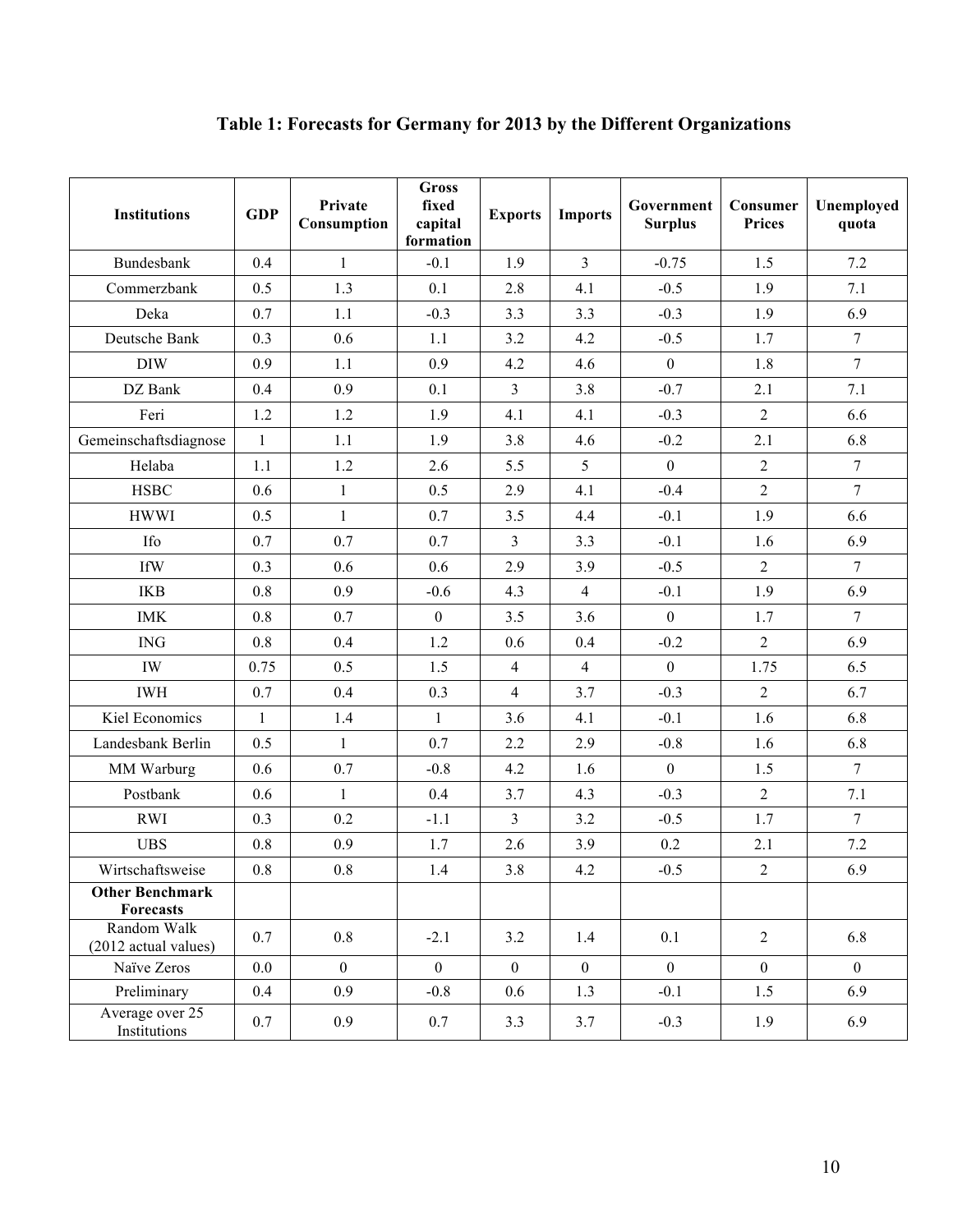| <b>GDP</b><br>growth y/y<br>$\frac{0}{0}$ |         | Private Consumption<br>growth y/y<br>$\%$ |     | Gross fixed capital formation<br>growth y/y<br>$\%$ |     | Exports<br>growth y/y<br>$\%$          |     |
|-------------------------------------------|---------|-------------------------------------------|-----|-----------------------------------------------------|-----|----------------------------------------|-----|
| Bundesbank                                | 0.0     | DZ Bank                                   | 0.0 | <b>IKB</b>                                          | 0.1 | <b>ING</b>                             | 0.2 |
| DZ Bank                                   | 0.0     | <b>IKB</b>                                | 0.0 | MM Warburg                                          | 0.1 | Preliminary                            | 0.2 |
| Preliminary                               | 0.0     | <b>UBS</b>                                | 0.0 | Preliminary                                         | 0.1 | <b>Naïve Zero</b>                      | 0.8 |
| Commerzbank                               | 0.1     | Preliminary                               | 0.0 | Deka                                                | 0.4 | Bundesbank                             | 1.1 |
| <b>HWWI</b>                               | 0.1     | Average over 25<br><b>Institutions</b>    | 0.0 | <b>RWI</b>                                          | 0.4 | Landesbank Berlin                      | 1.4 |
| Landesbank Berlin                         | 0.1     | Bundesbank                                | 0.1 | Bundesbank                                          | 0.6 | <b>UBS</b>                             | 1.8 |
| Deutsche Bank                             | 0.1     | <b>HSBC</b>                               | 0.1 | <b>IMK</b>                                          | 0.7 | Commerzbank                            | 2.0 |
| <b>IfW</b>                                | 0.1     | <b>HWWI</b>                               | 0.1 | <b>Naïve Zero</b>                                   | 0.7 | <b>HSBC</b>                            | 2.1 |
| <b>RWI</b>                                | 0.1     | Landesbank Berlin                         | 0.1 | Commerzbank                                         | 0.8 | <b>IfW</b>                             | 2.1 |
| <b>HSBC</b>                               | 0.2     | Postbank                                  | 0.1 | DZ Bank                                             | 0.8 | DZ Bank                                | 2.2 |
| MM Warburg                                | 0.2     | Wirtschaftsweise                          | 0.1 | <b>IWH</b>                                          | 1.0 | <b>Ifo</b>                             | 2.2 |
| Postbank                                  | 0.2     | Random Walk (2012<br>actual values)       | 0.1 | Postbank                                            | 1.1 | <b>RWI</b>                             | 2.2 |
| Average over 25<br><b>Institutions</b>    | 0.3     | Deka                                      | 0.2 | <b>HSBC</b>                                         | 1.2 | Deutsche Bank                          | 2.4 |
| Deka                                      | 0.3     | <b>DIW</b>                                | 0.2 | <b>IfW</b>                                          | 1.3 | Random Walk (2012<br>actual values)    | 2.4 |
| Ifo                                       | 0.3     | Gemeinschaftsdiagnose                     | 0.2 | Average over 25<br><b>Institutions</b>              | 1.4 | Deka                                   | 2.5 |
| <b>IWH</b>                                | 0.3     | Ifo                                       | 0.2 | <b>HWWI</b>                                         | 1.4 | Average over 25<br><b>Institutions</b> | 2.5 |
| Random Walk (2012<br>actual values)       | 0.3     | <b>IMK</b>                                | 0.2 | <b>Ifo</b>                                          | 1.4 | <b>HWWI</b>                            | 2.7 |
| IW                                        | 0.4     | MM Warburg                                | 0.2 | Landesbank Berlin                                   | 1.4 | <b>IMK</b>                             | 2.7 |
| <b>IKB</b>                                | 0.4     | Feri                                      | 0.3 | Random Walk (2012<br>actual values)                 | 1.4 | Kiel Economics                         | 2.8 |
| <b>IMK</b>                                | 0.4     | Helaba                                    | 0.3 | <b>DIW</b>                                          | 1.6 | Postbank                               | 2.9 |
| $\rm{ING}$                                | 0.4     | Deutsche Bank                             | 0.3 | Kiel Economics                                      | 1.7 | Gemeinschaftsdiagnose                  | 3.0 |
| <b>UBS</b>                                | 0.4     | <b>IfW</b>                                | 0.3 | Deutsche Bank                                       | 1.8 | Wirtschaftsweise                       | 3.0 |
| Wirtschaftsweise                          | 0.4     | Commerzbank                               | 0.4 | $\rm{ING}$                                          | 1.9 | IW                                     | 3.2 |
| <b>Naïve Zero</b>                         | 0.4     | IW                                        | 0.4 | Wirtschaftsweise                                    | 2.1 | <b>IWH</b>                             | 3.2 |
| <b>DIW</b>                                | 0.5     | Kiel Economics                            | 0.5 | IW                                                  | 2.2 | Feri                                   | 3.3 |
| Gemeinschaftsdiagnose                     | 0.6     | <b>ING</b>                                | 0.5 | <b>UBS</b>                                          | 2.4 | <b>DIW</b>                             | 3.4 |
| Kiel Economics                            | 0.6     | <b>IWH</b>                                | 0.5 | Feri                                                | 2.6 | MM Warburg                             | 3.4 |
| Helaba                                    | 0.7     | <b>RWI</b>                                | 0.7 | Gemeinschaftsdiagnose                               | 2.6 | <b>IKB</b>                             | 3.5 |
| Feri                                      | $0.8\,$ | <b>Naïve Zero</b>                         | 0.9 | Helaba                                              | 3.3 | Helaba                                 | 4.7 |

# **Table 2a: Sorted Absolute Forecast Errors: GDP, Consumption, Investment, and Exports**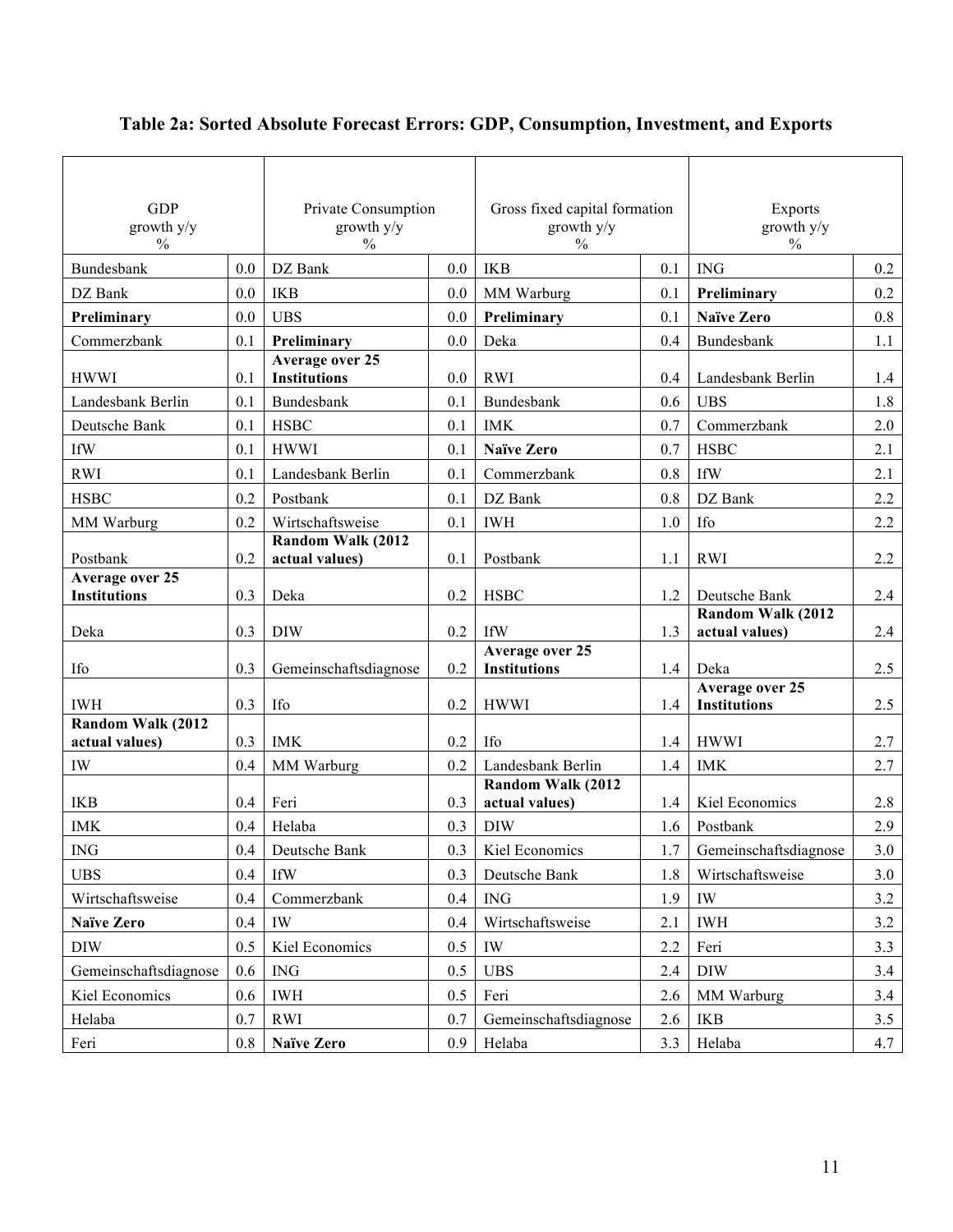### **Table 2b: Sorted Absolute Forecast Errors: Imports, Government, CPI Inflation, and Unemployment**

| Imports<br>growth y/y<br>$\%$          |     | Government Surplus<br>in % of GDP |         | <b>Consumer Prices</b><br>growth y/y<br>$\frac{0}{0}$ |     | Unemployed quota<br>$\frac{0}{0}$      |     |
|----------------------------------------|-----|-----------------------------------|---------|-------------------------------------------------------|-----|----------------------------------------|-----|
| Preliminary                            | 0.4 | <b>DIW</b>                        | 0.0     | Bundesbank                                            | 0.0 | Deka                                   | 0.0 |
| Random Walk (2012                      |     |                                   |         |                                                       |     |                                        |     |
| actual values)                         | 0.5 | Helaba                            | 0.0     | MM Warburg                                            | 0.0 | Ifo                                    | 0.0 |
| <b>ING</b>                             | 0.5 | <b>IMK</b>                        | 0.0     | Preliminary                                           | 0.0 | <b>IKB</b>                             | 0.0 |
| MM Warburg                             | 0.7 | IW                                | 0.0     | Ifo                                                   | 0.1 | <b>ING</b>                             | 0.0 |
| <b>Naïve Zero</b>                      | 0.9 | MM Warburg                        | 0.0     | Kiel Economics                                        | 0.1 | Wirtschaftsweise                       | 0.0 |
| Landesbank Berlin                      | 2.0 | <b>Naïve Zero</b>                 | 0.0     | Landesbank Berlin                                     | 0.1 | Preliminary                            | 0.0 |
| Bundesbank                             | 2.1 | <b>HWWI</b>                       | 0.1     | Deutsche Bank                                         | 0.2 | Average over 25<br><b>Institutions</b> | 0.0 |
| <b>RWI</b>                             | 2.3 | Ifo                               | 0.1     | <b>IMK</b>                                            | 0.2 | Deutsche Bank                          | 0.1 |
| Deka                                   | 2.4 | <b>IKB</b>                        | 0.1     | <b>RWI</b>                                            | 0.2 | <b>DIW</b>                             | 0.1 |
| <b>Ifo</b>                             | 2.4 | Kiel Economics                    | 0.1     | IW                                                    | 0.3 | Helaba                                 | 0.1 |
|                                        |     | Random Walk (2012                 |         |                                                       |     |                                        |     |
| <b>IMK</b>                             | 2.7 | actual values)                    | 0.1     | <b>DIW</b>                                            | 0.3 | <b>HSBC</b>                            | 0.1 |
| Average over 25<br><b>Institutions</b> | 2.8 | Preliminary                       | 0.1     | Average over 25<br><b>Institutions</b>                | 0.4 | IfW                                    | 0.1 |
| <b>IWH</b>                             | 2.8 | Gemeinschaftsdiagnose             | 0.2     | Commerzbank                                           | 0.4 | <b>IMK</b>                             | 0.1 |
| DZ Bank                                | 2.9 | <b>ING</b>                        | 0.2     | Deka                                                  | 0.4 | MM Warburg                             | 0.1 |
| <b>IfW</b>                             | 3.0 | <b>UBS</b>                        | 0.2     | <b>HWWI</b>                                           | 0.4 | <b>RWI</b>                             | 0.1 |
|                                        |     | Average over 25                   |         |                                                       |     |                                        |     |
| <b>UBS</b>                             | 3.0 | <b>Institutions</b>               | 0.3     | <b>IKB</b>                                            | 0.4 | Gemeinschaftsdiagnose                  | 0.1 |
| <b>IKB</b>                             | 3.1 | Deka                              | 0.3     | Feri                                                  | 0.5 | Kiel Economics                         | 0.1 |
| IW                                     | 3.1 | Feri                              | 0.3     | Helaba                                                | 0.5 | Landesbank Berlin                      | 0.1 |
| Commerzbank                            | 3.2 | <b>IWH</b>                        | 0.3     | <b>HSBC</b>                                           | 0.5 | Random Walk (2012<br>actual values)    | 0.1 |
| Feri                                   | 3.2 | Postbank                          | 0.3     | <b>IfW</b>                                            | 0.5 | Commerzbank                            | 0.2 |
| <b>HSBC</b>                            | 3.2 | <b>HSBC</b>                       | 0.4     | <b>ING</b>                                            | 0.5 | DZ Bank                                | 0.2 |
| Kiel Economics                         | 3.2 | Commerzbank                       | 0.5     | <b>IWH</b>                                            | 0.5 | Postbank                               | 0.2 |
| Deutsche Bank                          | 3.3 | Deutsche Bank                     | 0.5     | Postbank                                              | 0.5 | <b>IWH</b>                             | 0.2 |
| Wirtschaftsweise                       | 3.3 | <b>IfW</b>                        | 0.5     | Wirtschaftsweise                                      | 0.5 | Bundesbank                             | 0.3 |
|                                        |     |                                   |         | Random Walk (2012                                     |     |                                        |     |
| Postbank                               | 3.4 | <b>RWI</b>                        | 0.5     | actual values)                                        | 0.5 | <b>UBS</b>                             | 0.3 |
| <b>HWWI</b>                            | 3.5 | Wirtschaftsweise                  | 0.5     | DZ Bank                                               | 0.6 | Feri                                   | 0.3 |
| <b>DIW</b>                             | 3.7 | DZ Bank                           | 0.7     | Gemeinschaftsdiagnose                                 | 0.6 | <b>HWWI</b>                            | 0.3 |
| Gemeinschaftsdiagnose                  | 3.7 | Bundesbank                        | $0.8\,$ | <b>UBS</b>                                            | 0.6 | IW                                     | 0.4 |
| Helaba                                 | 4.1 | Landesbank Berlin                 | $0.8\,$ | <b>Naïve Zero</b>                                     | 1.5 | <b>Naïve Zero</b>                      | 6.9 |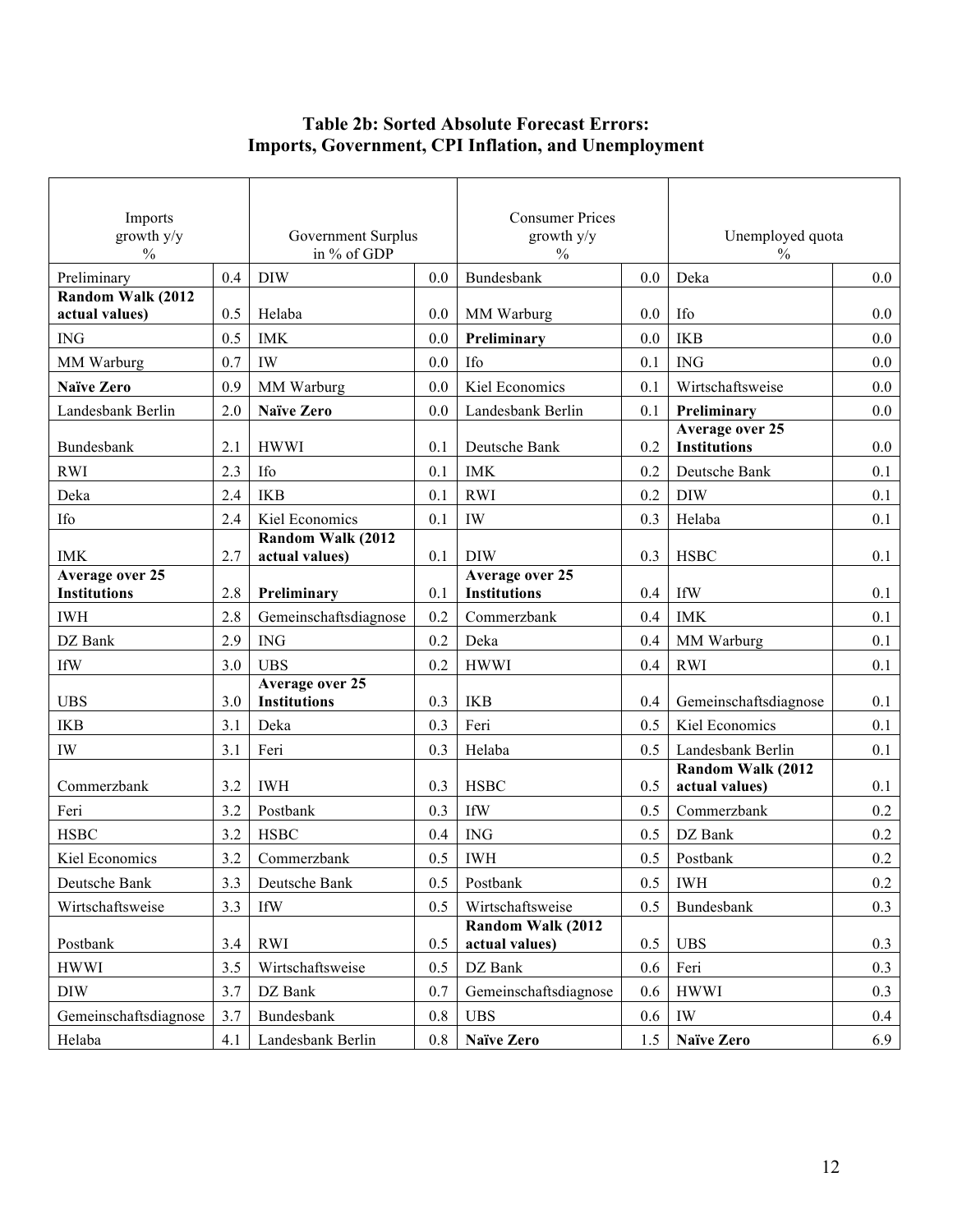| 20 year weighting matrix            |         | 10 year weighting matrix            |           |  |  |
|-------------------------------------|---------|-------------------------------------|-----------|--|--|
| Institution                         | $D^2$   | Institution                         | $D^2$     |  |  |
| <b>Preliminary Data</b>             | 0.4682  | <b>Preliminary Data</b>             | 2.4945    |  |  |
| Bundesbank                          | 1.1973  | <b>Bundesbank</b>                   | 3.0692    |  |  |
| Ifo                                 | 1.5763  | Kiel Economics                      | 3.8082    |  |  |
| Kiel Economics                      | 1.6410  | Deka                                | 4.0672    |  |  |
| Landesbank Berlin                   | 2.1605  | <b>IKB</b>                          | 6.2440    |  |  |
| ING                                 | 2.2874  | Commerzbank                         | 8.0585    |  |  |
| <b>IMK</b>                          | 2.4383  | <b>IMK</b>                          | 12.1918   |  |  |
| Deka                                | 2.7624  | <b>HSBC</b>                         | 17.6526   |  |  |
| Random Walk (2012 #s)               | 2.7980  | <b>DIW</b>                          | 21.5701   |  |  |
| <b>Average over 25 Institutions</b> | 2.9478  | Feri                                | 22.0972   |  |  |
| Feri                                | 3.0313  | Random Walk (2012 #s)               | 25.9210   |  |  |
| <b>DIW</b>                          | 3.4148  | Postbank                            | 25.9825   |  |  |
| <b>UBS</b>                          | 3.6007  | DZ Bank                             | 26.1239   |  |  |
| MM Warburg                          | 4.0346  | <b>ING</b>                          | 26.2496   |  |  |
| Gemeinschaftsdiagnose               | 4.4498  | Landesbank Berlin                   | 29.7532   |  |  |
| Wirtschaftsweise                    | 4.4844  | <b>Average over 25 Institutions</b> | 35.0089   |  |  |
| <b>HSBC</b>                         | 4.6321  | MM Warburg                          | 36.3310   |  |  |
| Commerzbank                         | 4.6454  | <b>UBS</b>                          | 38.4889   |  |  |
| <b>IKB</b>                          | 4.8429  | Gemeinschaftsdiagnose               | 41.5261   |  |  |
| <b>RWI</b>                          | 5.1225  | <b>RWI</b>                          | 46.5641   |  |  |
| <b>IWH</b>                          | 5.2292  | <b>Ifo</b>                          | 49.1720   |  |  |
| Postbank                            | 5.2491  | Wirtschaftsweise                    | 67.2605   |  |  |
| DZ Bank                             | 5.5921  | <b>IWH</b>                          | 82.9496   |  |  |
| <b>IW</b>                           | 5.6753  | <b>HWWI</b>                         | 93.2919   |  |  |
| Deutsche Bank                       | 6.4792  | <b>IfW</b>                          | 114.2302  |  |  |
| <b>IfW</b>                          | 6.5306  | Helaba                              | 121.2678  |  |  |
| <b>HWWI</b>                         | 6.7250  | Deutsche Bank                       | 195.1387  |  |  |
| Helaba                              | 8.4295  | IW                                  | 217.0846  |  |  |
| <b>Naïve Zero</b>                   | 58.7932 | <b>Naïve Zero</b>                   | 2021.6592 |  |  |

### **Table 3: Sorted Mahalanobis Distance (D<sup>2</sup> )**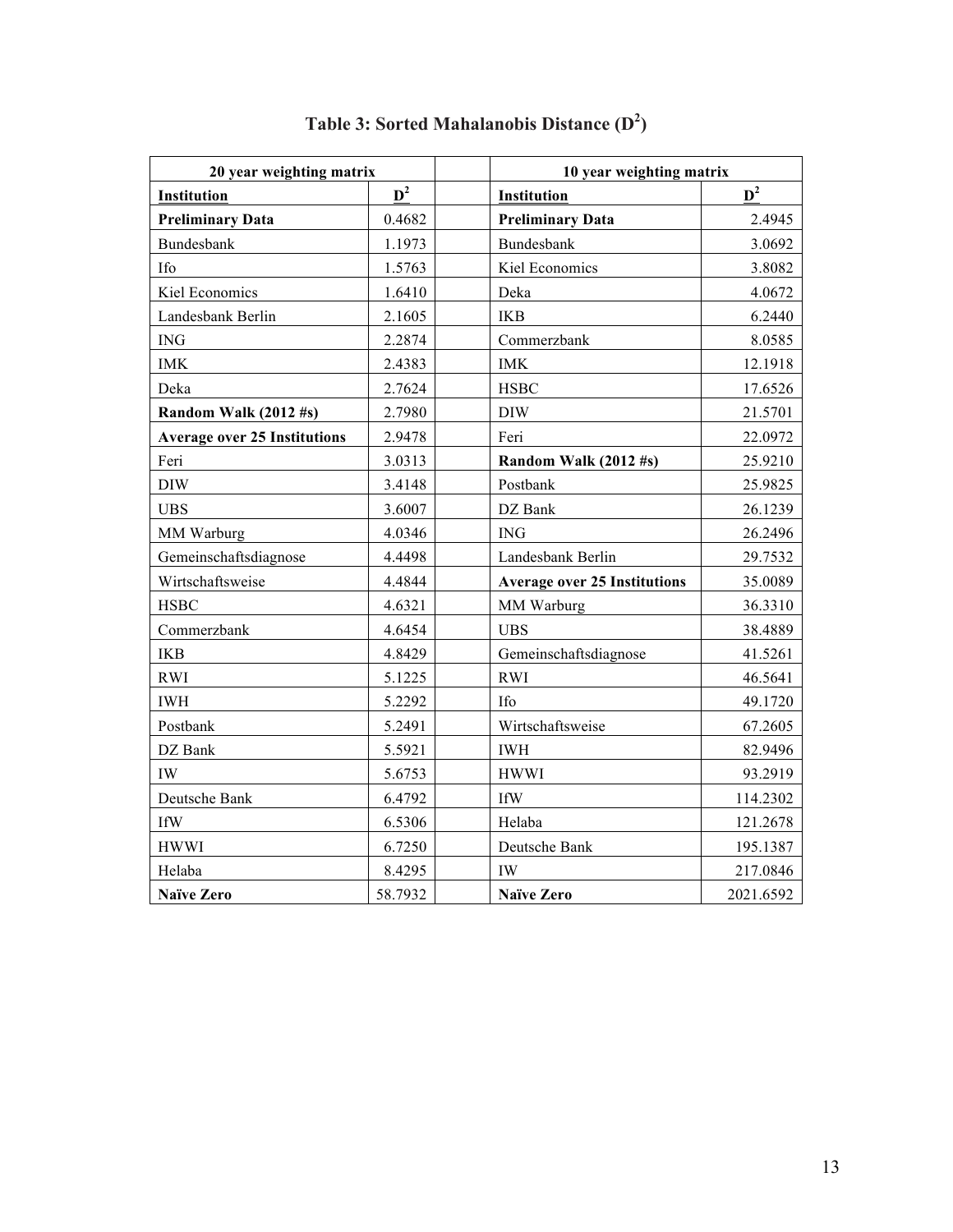

# **Figure 1: Actual Historical Data for Germany**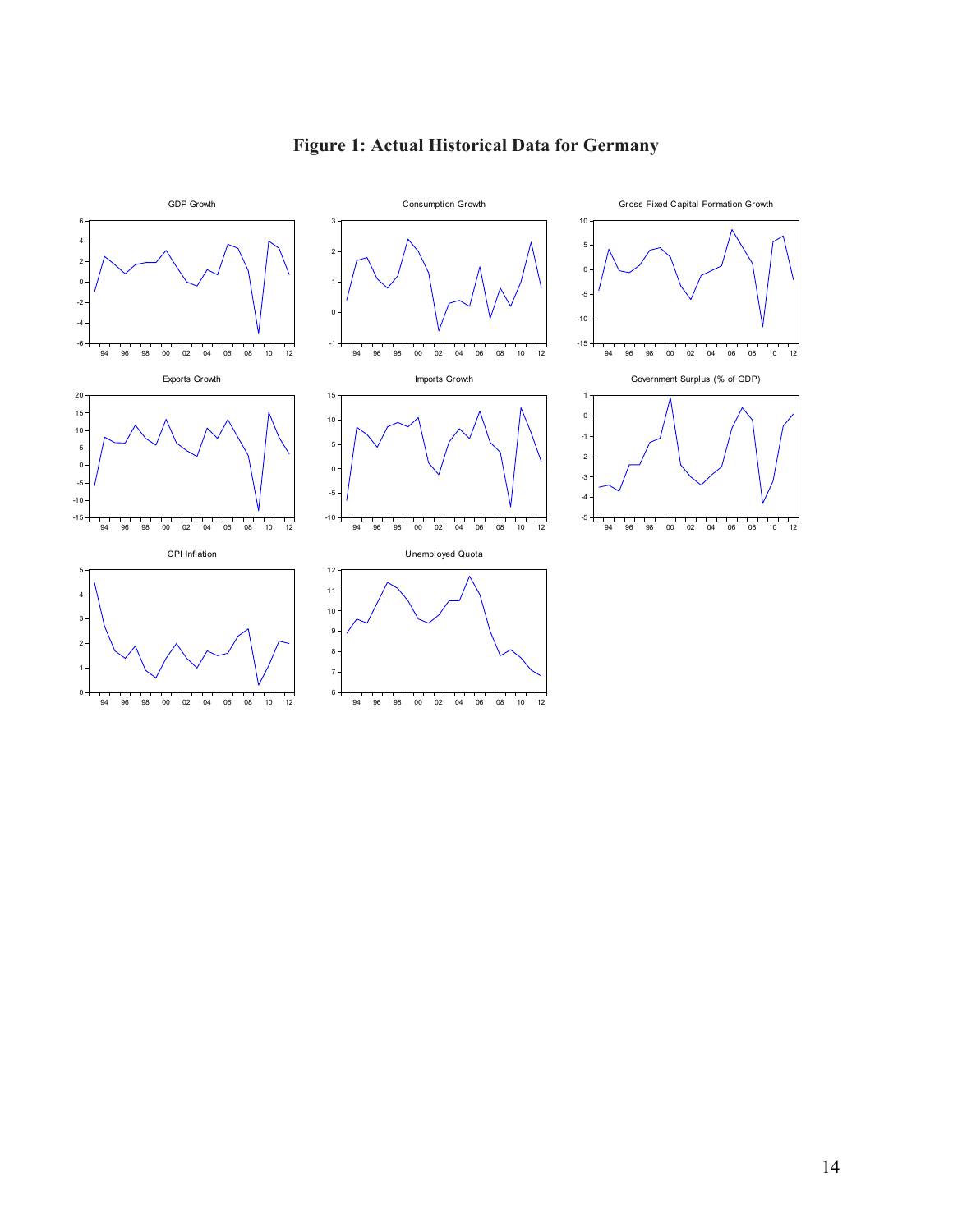| <b>Short Name</b>         | <b>Full Name</b>                                                               | <b>Type of Institution</b>                                     |  |  |
|---------------------------|--------------------------------------------------------------------------------|----------------------------------------------------------------|--|--|
| <b>Bundesbank</b>         | Deutsche Bundesbank                                                            | national bank                                                  |  |  |
| Commerzbank               | Commerzbank Aktiengesellschaft                                                 | international bank                                             |  |  |
| Deka                      | DekaBank Deutsche Girozentrale                                                 | umbrella organization of the german<br>savings bank            |  |  |
| Deutsche Bank             | Deutsche Bank AG                                                               | international bank                                             |  |  |
| <b>DIW</b>                | Deutsches Institut für Wirtschaftsforschung                                    | economic research institute                                    |  |  |
| DZ Bank                   | Deutsche Zentral-Genossenschaftsbank                                           | umbrella organization of the german<br>cooperative banks       |  |  |
| Feri                      | Feri Finance AG                                                                | wealth management                                              |  |  |
| Gemeinschaftsdiagno<br>se | Gemeinschaftsdiagnose der führenden<br>Wirtschaftsforschungsinstitute          | advisory board for the government<br>(business cycle topics)   |  |  |
| Helaba                    | Landesbank Hessen-Thüringen Girozentrale                                       | regional state bank                                            |  |  |
| <b>HSBC</b>               | Hongkong & Shanghai Banking Corporation<br><b>Holdings PLC</b>                 | international bank                                             |  |  |
| <b>HWWI</b>               | Hamburgische WeltWirtschaftsInstitut                                           | economic research institute                                    |  |  |
| Ifo                       | Institut für Wirtschaftsforschung an der<br>Universität München                | economic research institute                                    |  |  |
| <b>IfW</b>                | Institut für Weltwirtschaft                                                    | economic research institute                                    |  |  |
| <b>IKB</b>                | Deutsche Industriebank                                                         | bank for sme-financing                                         |  |  |
| <b>IMK</b>                | Institut für Makroökonomie und<br>Konjunkturforschung                          | economic research institute                                    |  |  |
| <b>ING</b>                | ING Groep N.V.                                                                 | international bank                                             |  |  |
| IW                        | Institut der Deutschen Wirtschaft                                              | economic research institute                                    |  |  |
| <b>IWH</b>                | Institut für Wirtschaftsforschung Halle                                        | economic research institute                                    |  |  |
| Kiel Economics            | Kiel Economics                                                                 | private research company                                       |  |  |
| Landesbank Berlin         | Landesbank Berlin AG (LBB)                                                     | regional state bank                                            |  |  |
| MM Warburg                | M.M.Warburg & CO KGaA                                                          | wealth management                                              |  |  |
| Postbank                  | Deutsche Postbank AG                                                           | international bank                                             |  |  |
| <b>RWI</b>                | Rheinisch-Westfälisches Institut für<br>Wirtschaftsforschung                   | economic research institute                                    |  |  |
| <b>UBS</b>                | Union Bank of Switzerland                                                      | international bank                                             |  |  |
| Wirtschaftsweise          | Sachverständigenrat zur Begutachtung der<br>gesamtwirtschaftlichen Entwicklung | advisory board for the government<br>(general economic topics) |  |  |

### Appendix: List of Forecasting Institutions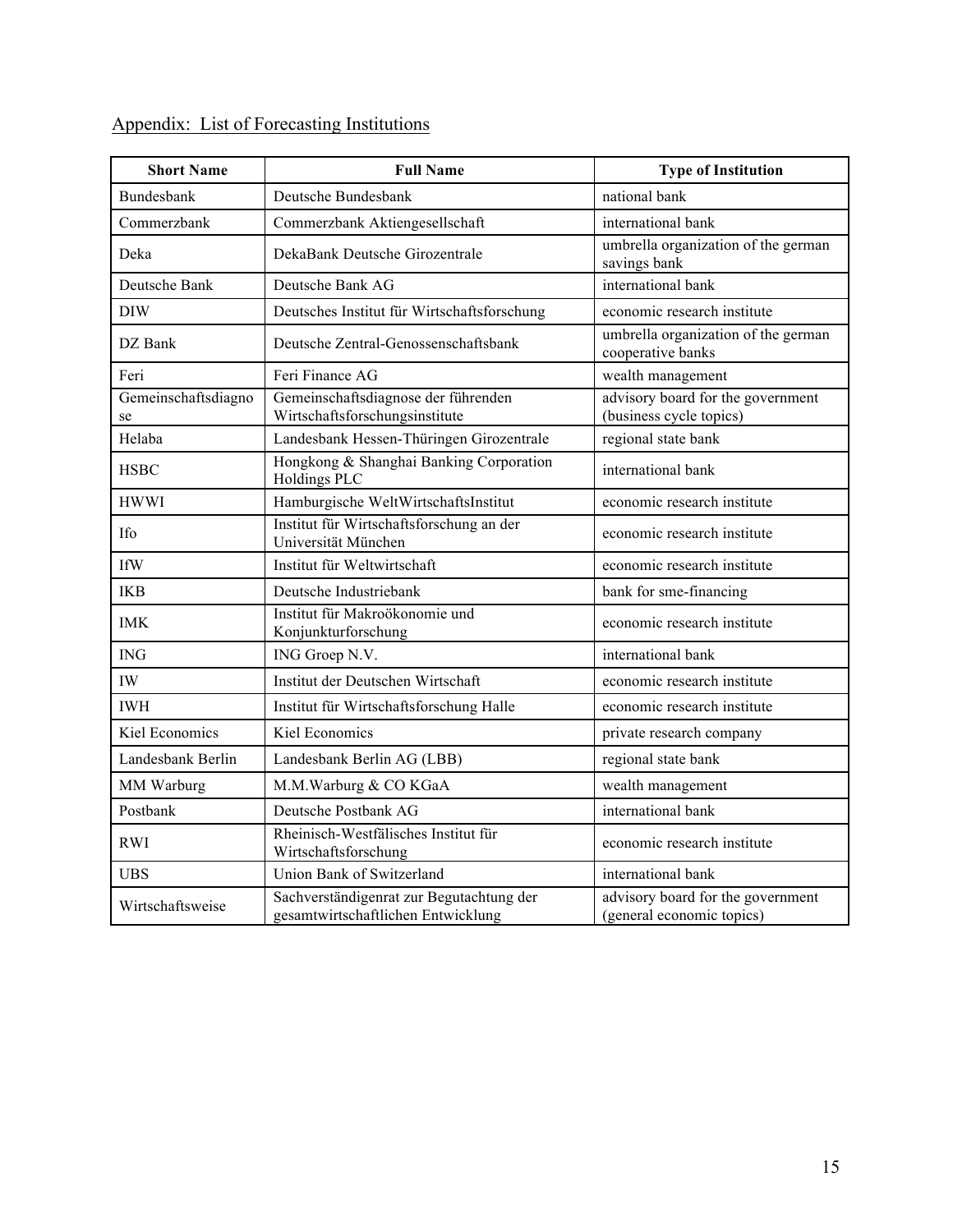#### **References**

Abdi, Herve (2007). Distance. In N.J. Salkind (Ed.) Encyclopedia of Measurement and Statistics. Thousand Oaks CA: Sage, pp. 280-284.

Banternghansa, Chanont and Michael W. McCracken (2009). Forecast Disagreement Among FOMC Members. Federal Reserve Bank of St. Louis Working Paper No. 2009-059.

Bauer, Andy, Robert A. Eisenbeis, Daniel F. Waggoner, and Tao Zha, 2003. "Forecast evaluation with cross-sectional data: The Blue Chip Surveys," Economic Review, Federal Reserve Bank of Atlanta, issue Q2, pages 17-31.

Clements, Michael P., Fred Joutz and Herman O. Stekler, (2007). An Evaluation of the Forecasts of the Federal Reserve: A Pooled Approach. Journal of Applied Econometrics, 22(1), 121-136.

Davies, Antony and Kajal Lahiri, (1995). "A new framework for testing rationality and measuring aggregate shocks using panel data." Journal of Econometrics 68: 205-227.

Davies, Antony and Kajal Lahiri, (1999). "Re-examining the rational expectations hypothesis using panel data on multi-period forecasts." In Hsaio, C., K. Lahiri, L.F. Lee, and M.H. Pesaran (eds.), Analysis of Panels and Limited Dependent Variable Models, 226-254. Cambridge University Press.

Davies, Antony, Kajal Lahiri, and Xuguang Sheng (2011). "Analyzing Three-Dimensional Panel Data of Forecasts." Oxford Handbook on Economic Forecasting, 473-495: 1-13

De Maesschalck, R., D. Jouan-Rimbaud, and D.L. Massart (2000). "The Mahalanobis distance." Chemometrics and Intelligent Laboratory Systems, Volume 50, Issue 1, Pages 1-18

Dohrn, R. and C. M. Schmidt (2011), 'Information or Institution – on the Determinants of Forecast Accuracy', Jahrbucher fur Nationalokonomie und Statistik, 231, 9–27.

Dopke, J. and U. Fritsche (2006), 'Growth and Inflation Forecasts in Germany: A Panel based Assessment of Accuracy and Dispersion', Empirical Economics, 31, 777–798.

Dopke, J., U. Fritsche and B. Siliverstovs (2009), 'Evaluating German Business Cycle Forecasts under an asymmetric loss function', KOF Working Paper. KOF, ETH Zurich, Zurich.

Eisenbeis, Robert A., Daniel F. Waggoner, and Tao Zha (2002). "Evaluating Wall Street Journal survey forecasters: a multivariate approach". Federal Reserve Bank of Atlanta Working Paper 2002-8.

Groen, Jan J. J., George Kapetanios and Simon Price (2009).Real Time Evaluation of Bank of England Forecasts for Inflation and Growth. International Journal of Forecasting, 25, 74-80.